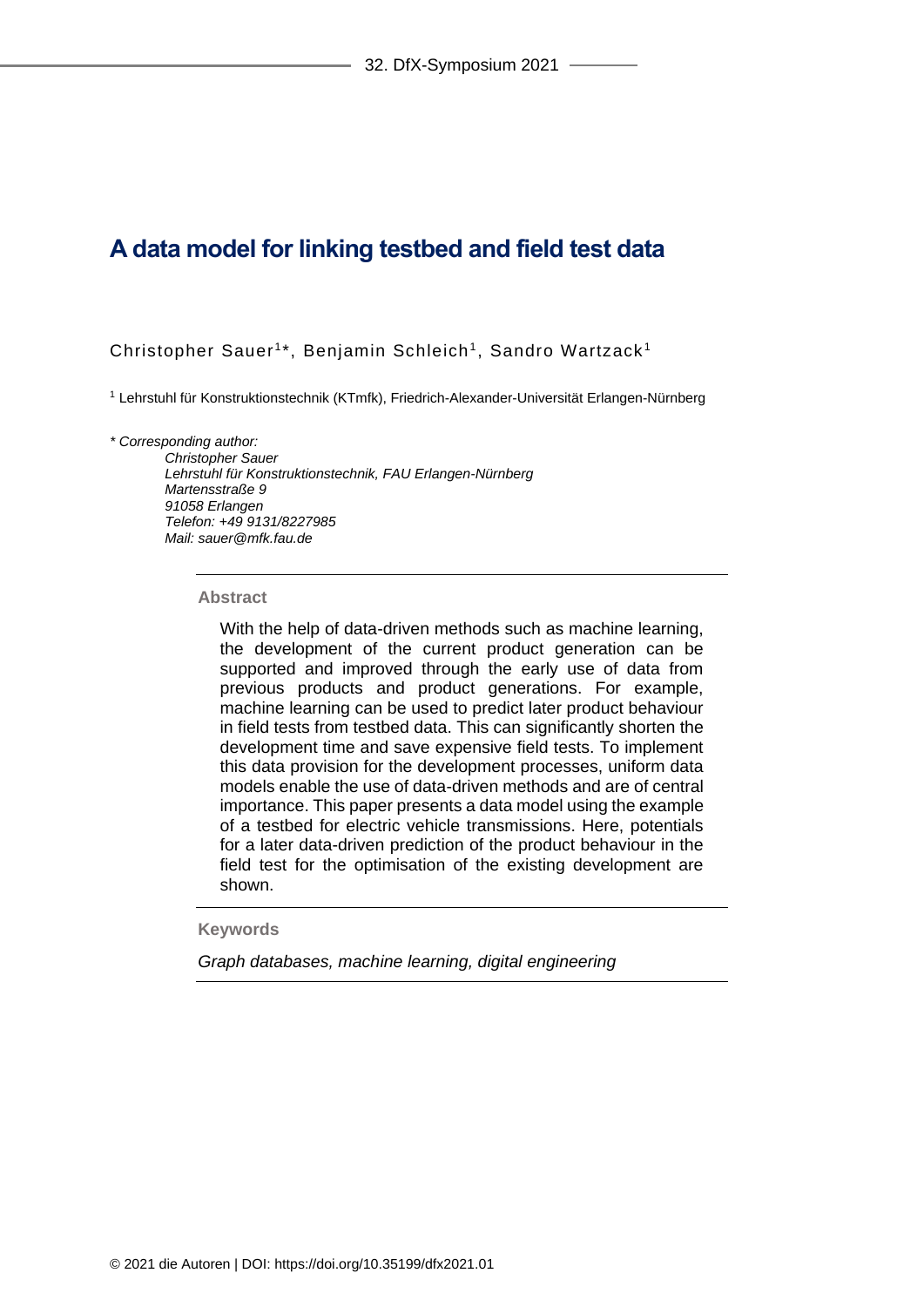## **1. Motivation**

With the help of data-driven methods such as machine learning, the development of the current product generation can be supported and improved through the early use of data from previous products and product generations. For example, machine learning can be used to predict later product behaviour in field tests from testbed data. This can significantly shorten the development time and save expensive field tests. In this context, digital engineering is trying to provide methods to enable holistic horizontal and vertical data usage across the entire product development process [1]. To implement this data provision for the development processes, uniform data models enable the use of data-driven methods and are of central importance [2]. This paper presents a possible data model using the example of a testbed for electric vehicle transmissions. Here, potentials for a later data-driven prediction of the product behaviour in the field test for the optimisation of the existing development are shown.

# **2. Research Problem and Question**

Unstructured data exists in different authoring tools and formats. For example, the various Computer-Aided-X, X can stand for Design, Engineering, Manufacturing and more (CAx), generator systems usually store data in their own file format. These are often not directly usable for product development and above all cannot be used for data-driven methods such as the prediction of product behaviour through machine learning. Data models are required so that the data contained can nevertheless be accessed and a connection for data-driven methods is possible. This leads to the following research question, among others: How can existing data sources be structured to provide data for the prediction of product behaviour so that these are made available to product development for the prediction of subsequent product behaviour?

## **3. Related work**

## **3.1. Relational and Graph Databases**

Most common management systems for product data handle data hierarchically and statically and in a project-based manner [3]. Data is stored project-wise and very similar to how one would store CAD data since CAD models show the same hierarchical kind of buildup. Therefore, most product data management happens via relational database management systems (RDBMS) such as Microsoft or Oracle [4]. Inside RDBMS the data is stored in tables and the linkage between different tables happens via so-called keys. Besides accessing the data via queries using the Structured Query Language (SQL), data can be manipulated via socalled transactions. Transactions inside a relational database need to provide four key elements.

- **E** Atomicity a transaction is only completed in full or not.
- **Consistency** after the transaction, the previously defined consistency terms for the database need to be fulfilled.
- **EXECT** Isolation simultaneous transactions lead to the same results as single transactions.
- **D**urability Databases states can only be changed via transactions.

Those four key elements define the term ACID for databases. However, these key elements of RDBMS lead to some limitations [5] stated below.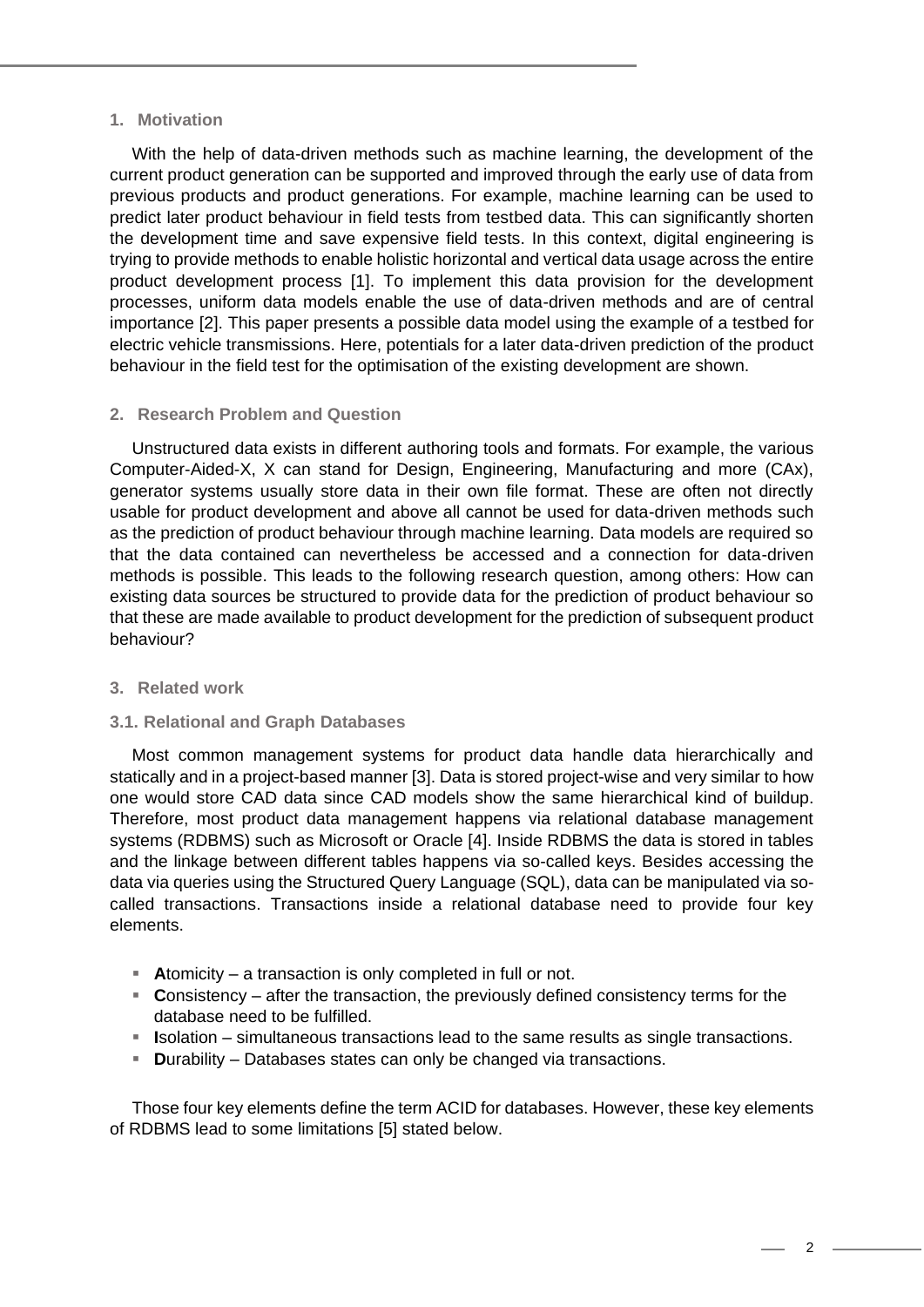- Inadequate representation of arbitrary data this means the strict convention only to store tabular data, which is not feasible for every type of usage.
- **EXEC** Semantical overdescription exemplifies that a relational database must store instances and relations inside different tables. This leads to unnecessary overhead, especially for heavily intertwined data.
- **EX Weak support for recursive queries queries that need to access data inside the** databases recursively take a very long time for this action.
- $\blacksquare$  Law of homogeneity the data must always be and stay in the form of the table it is stored in. Every datum added to a table also needs to hold all categories defined by the table.

These limitations show that RDBMS might not be feasible for usage with arbitrary and heavily heterogenic data as it could be the case for machine learning tasks and the usage for building machine learning models such as image recognition tasks, etc. Graph databases however provide the following advantages [6]: Data is modelled naturally; this means the easier formulation of instances and relationships via the usage of graphs and graph structure to mark relationships and objects. This can be very useful, especially for inexperienced product developers as they do not need sophisticated product data management tools and can prototype their data model on a whiteboard. Moreover, when querying the whole data, the structure can be exposed to the user, so that one can easily see existing relations and other objects which interact with the one selected. Lastly, graph theory a subarea of mathematics can be used to analyze the data stored inside graph databases, for example, to search for the shortest connection between two objects.

# **3.2. Data-driven Methods**

Machine learning (ML) is a data-driven method that allows application inside the product development process [4, 1]. As mentioned above, ML can for example be used to predict later product behaviour in field tests from testbed data. This can significantly shorten the development time and save expensive field tests. The most common tasks for ML can be grouped into classification and regression tasks. For both tasks, a variety of different mathematical prediction models exists. For this contribution, we want to highlight two of them, which can be applied to regression problems. The focus lies on regression problems because we later want to show the prediction of resulting product behaviour from product features defined by product developers. Machine learning can be divided into three categories, as shown in the following figure 1: Supervised learning, unsupervised learning, and reinforcement learning [7].

| <b>Machine Learning</b>    |                                                                                                            |                             |                          |                           |  |
|----------------------------|------------------------------------------------------------------------------------------------------------|-----------------------------|--------------------------|---------------------------|--|
| <b>Supervised Learning</b> |                                                                                                            | Semi-Supervised<br>Learning | Unsupervised<br>Learning | Reinforcement<br>Learning |  |
| Linear regression          | <b>Decision Trees</b>                                                                                      | $\cdots$                    | $\cdots$                 | $\cdot\cdot\cdot$         |  |
| $-1$                       | $\geq 1.3$ mm<br>$< 1.3$ mm<br>$\approx$ 20° ≤ 0.1mm<br>$\langle 20^\circ \rangle$<br>$f_2(x)$<br>$f_1(x)$ |                             |                          |                           |  |

Figure 1: Machine Learning (ML) and its categories, with two Supervised Learning methods highlighted.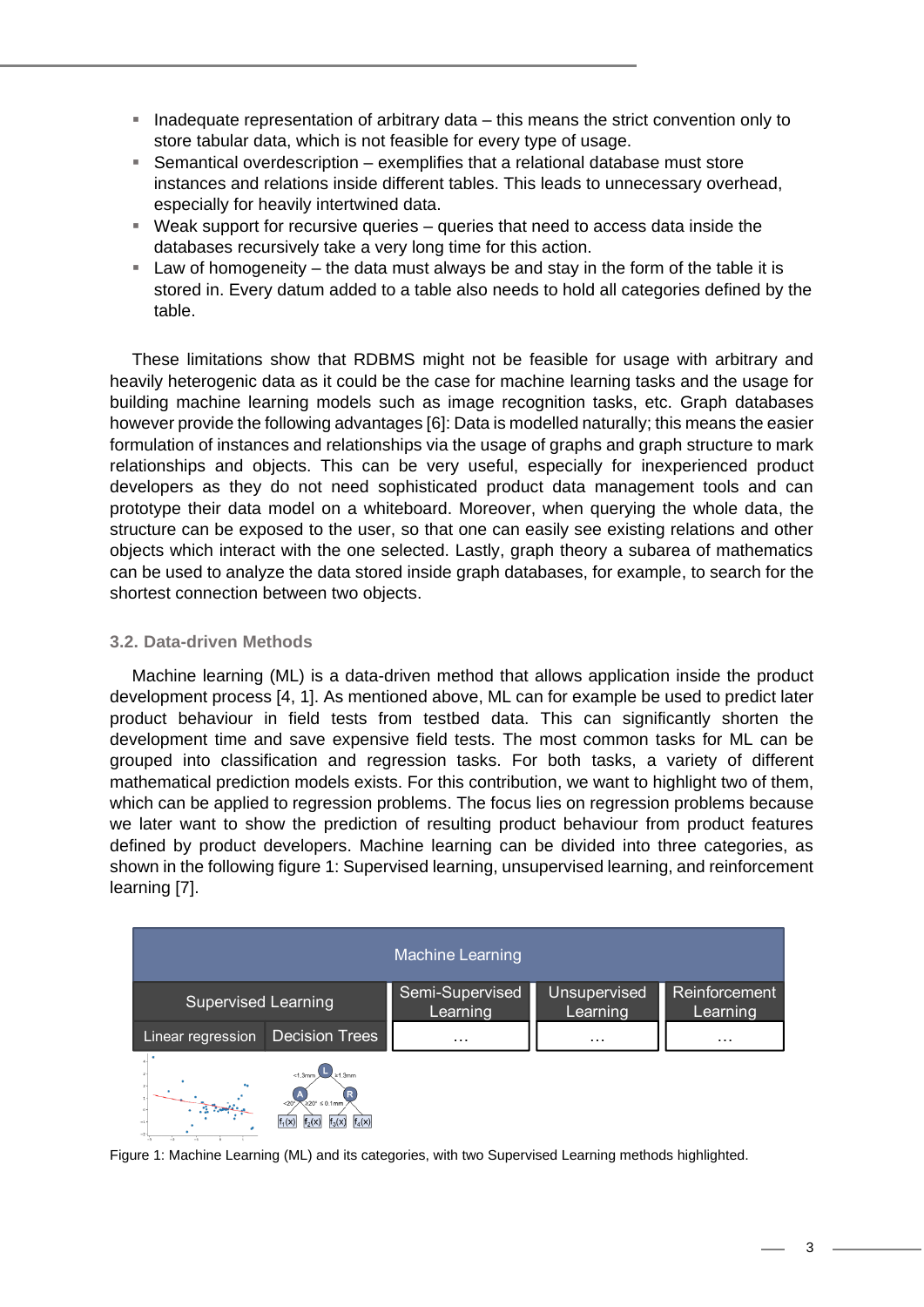Using ML inside product development focuses mainly on supervised learning, to be more specific regression tasks. For these tasks, one can start from data that describes a given input or feature set, so for example the product features defined by product developers and attributed labels such as resulting product characteristics. ML mainly relies for regressional supervised learning on numerical data in the form of n-dimensional arrays to first train and later predict via ML models. One ML basic model we want to highlight is a simple linear regression model with a varying polynomial degree. This model can learn very basic functional connections between the above-specified input and output data. Moreover, one more sophisticated model can be decision tree regressors (DTR). DTRs are piecewise-defined tree models consisting of many simple linear or polynomial functions as their leaves [8]. DTRs can also be called ensemble models.

## **4. Methods and Use Case**

First, we analyzed possible data sources in testbed and field test development and their respective processes. The data sources were then subdivided according to their specific occurrence of the data, this means the creation of three main categories.

- **System elements** these are the elements of the testbed system, e.g. parts or assemblies of the testbed.
- **EXALUM Knowledge elements** elements that can be in relation to the system elements and hold or store knowledge such as simulation models and more.
- **Field test elements** these are the elements that can represent data and datasets from field tests.

To give more detail for the possible elements we start with the system elements. System elements store information about the manufacturer, the parts and assemblies of the testbed, dimensions and build volumes and structural information about the whole testbed. For example, the hierarchical structure of the testbed, just like in a CAD assembly.

Knowledge elements can store data in the form of simulation input and output files (simulation results). Moreover, trained ML models can also be stored inside knowledge elements. For example, these models can predict testbed behaviour. Furthermore, knowledge elements can store data from the testbed and structural or metadata about the knowledge elements.

Finally, field test elements can hold field data, which can be data or datasets from a carriedout field test. This data can also be streamed from the field via Internet-of-Things technologies [9].

The following table 1 below holds a detailed overview of the assignments, types, and feasible database systems for the different types of data. The linkage between knowledge elements from testbed data and field test data is key in training our ML models for later prediction of product behaviour from field tests. When using a graph database this linkage can happen arbitrarily and does not have to follow the law of homogeneity of RDBMS.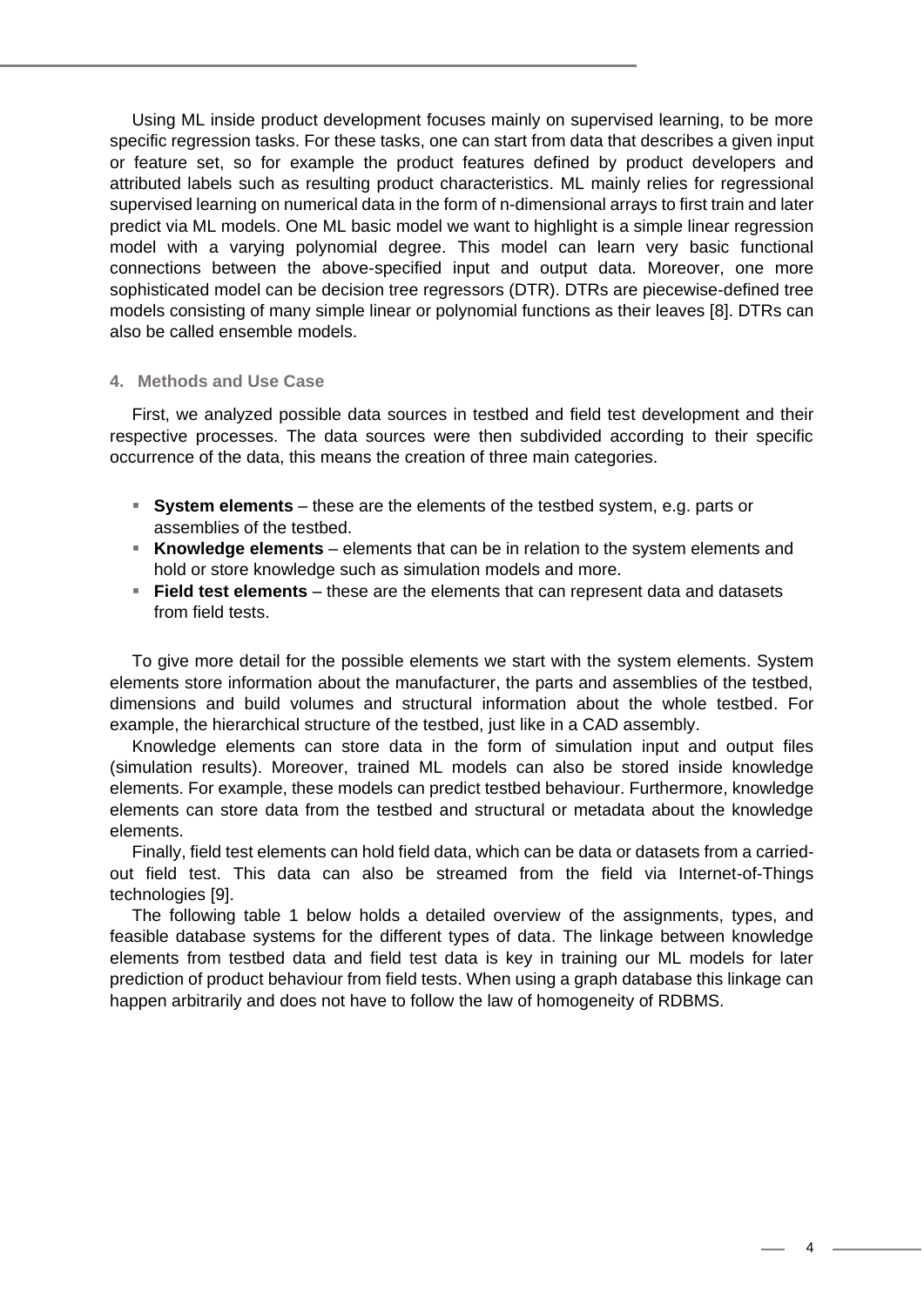| Data source                                                    | Type (Data type)                        | Feasible database system |  |
|----------------------------------------------------------------|-----------------------------------------|--------------------------|--|
| <b>System element: Manufacturer</b>                            | Text (String)                           | Relational               |  |
| System element: Parts and<br>Assemblies                        | Proprietary CAD data                    | Graph                    |  |
| <b>System element: Dimensions</b>                              | Numerical (float)                       | Relational               |  |
| System element: Build volume                                   | Numerical (float) / CAD data            | Relational / Graph       |  |
| <b>System element: Structural</b><br>information               | Tabular (Object)                        | Graph                    |  |
| Knowledge element: Simulation<br>data                          | <b>Proprietary Simulation tool data</b> | Graph                    |  |
| <b>Knowledge element: (Trained)</b><br>Machine Learning models | JSON / h5 exports                       | Graph                    |  |
| <b>Knowledge element: Testbed</b><br>data                      | Numerical (float)                       | Relational               |  |
| <b>Field test element:</b> Field test data                     | Numerical (float)                       | Relational               |  |

As stated in table 1, most of the data sources mentioned above are numerical data which can be represented via tables or arrays. Both are suitable for using relational database management systems. However, the heterogeneity and the variety of the different data sources needs a more flexible approach to data modelling. So the law of homogeneity for RDBMS stands in the way of implementing a RDBMS only approach. However, existing RDBMS databases can be added as knowledge or field test elements inside the graph database. For our contribution, we want to start from a greenfield approach.

One further point is that graph databases can also store arbitrary data or files inside their nodes such as CAD models and proprietary simulation data. Putting it all together, figure 2 shows the general concept for the data model that emerged from the preliminary considerations. One important aspect of the data model is the ML models which can link field tests and knowledge elements. This enables the training and later the prediction of field behaviour based on the testbed data (M inside figure 2).



Figure 2: Concept of a data model for a testbed and connected ML models (M)

Starting from figure 2 and with the theoretical considerations in mind the three main categories were populated with exemplary objects in the following way: Starting with the mechanical structure the transmission, the mechanics, the electronics and the measurement and sensors were implemented as nodes of the graph database (see figure 3 a)). Then the knowledge elements such as requirements, properties, measurement data, measurement principles and measurements were implemented as more nodes (see figure 3 b)). Lastly, the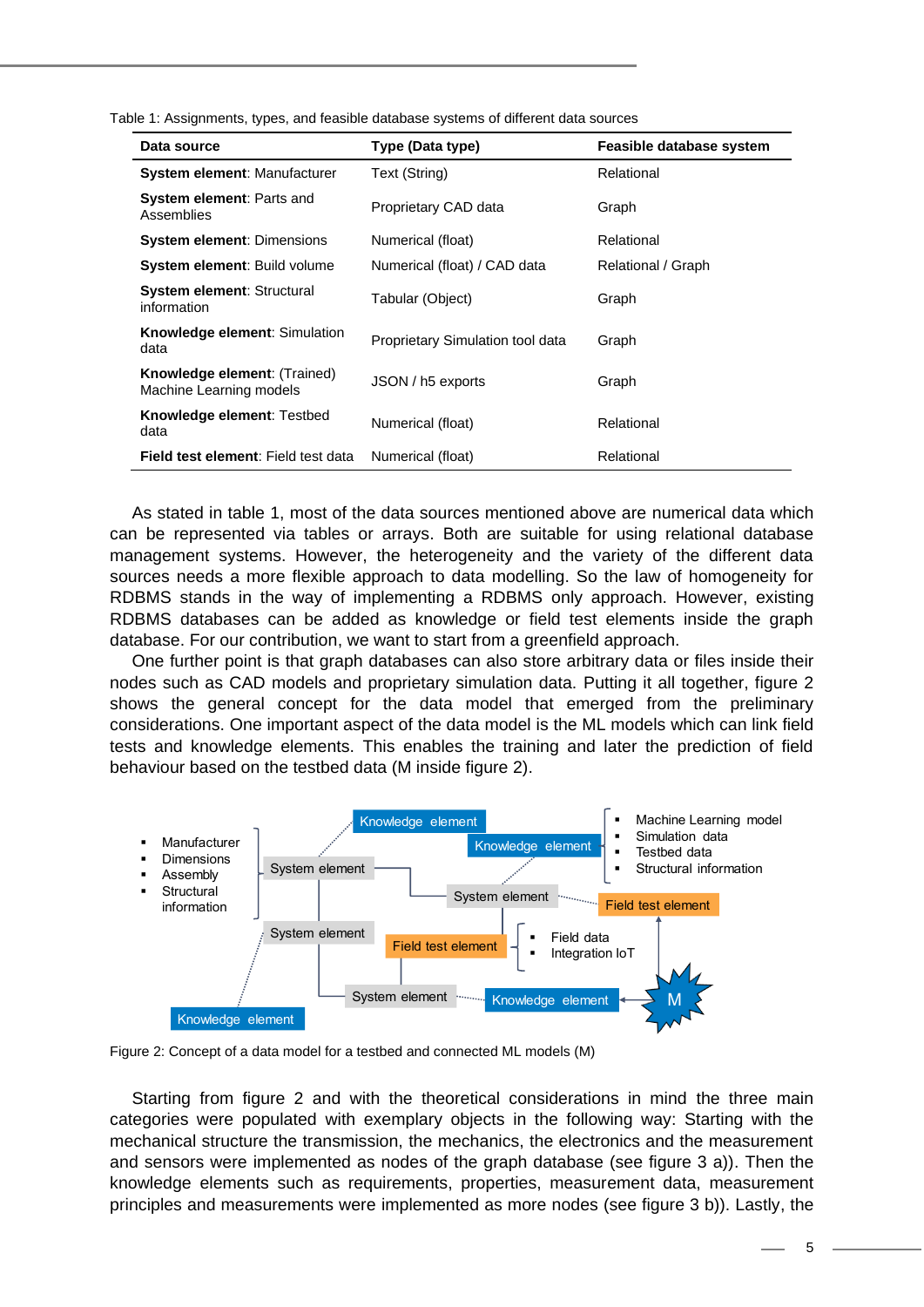field test elements were implemented as nodes such as rounds per minute (RPM), vibrations, or temperature data (see figure  $3$  c)). Figure  $3$  puts the use case implementation data into perspective.





{

For implementing graph databases multiple solutions exist, one can for example use the very popular graph database tool called Neo4J [10]. It is worth noting that when using Neo4J deeper knowledge of the Cypher language is required. Via using Cypher the data inside the graph database is stored and queried. For our use case, we chose a simpler implementation of a graph database in the programming language Python.

When accessing a node or an object that is in the graph database, in most cases a Javascript Object Notation (JSON) file is presented to the user. JSON is a modern and widely used data format and very similar to extensible markup language files (XML) [11]. JSON files have two advantages, which make them very useful for our use case. On the one hand, it is human and machine-readable and on the other hand, it allows simple serialization and storage of Python arrays. As Python is the most preferred programming language for scientific computing and machine learning this comes in handy [12]. By using JSON as data format it is possible to store arbitrary Python arrays and matrices inside a single file with additional information such as presented in the following listing 1. So for example one can directly interchange Python array data by using JSON files.

Listing 1: Exemplary JSON file

```
l
                             MeasurementValueEntity",
         ľ
         ï
         l
                  ï
                  l
                  ï
         ]
         ï
         l
\mathcal{E}
```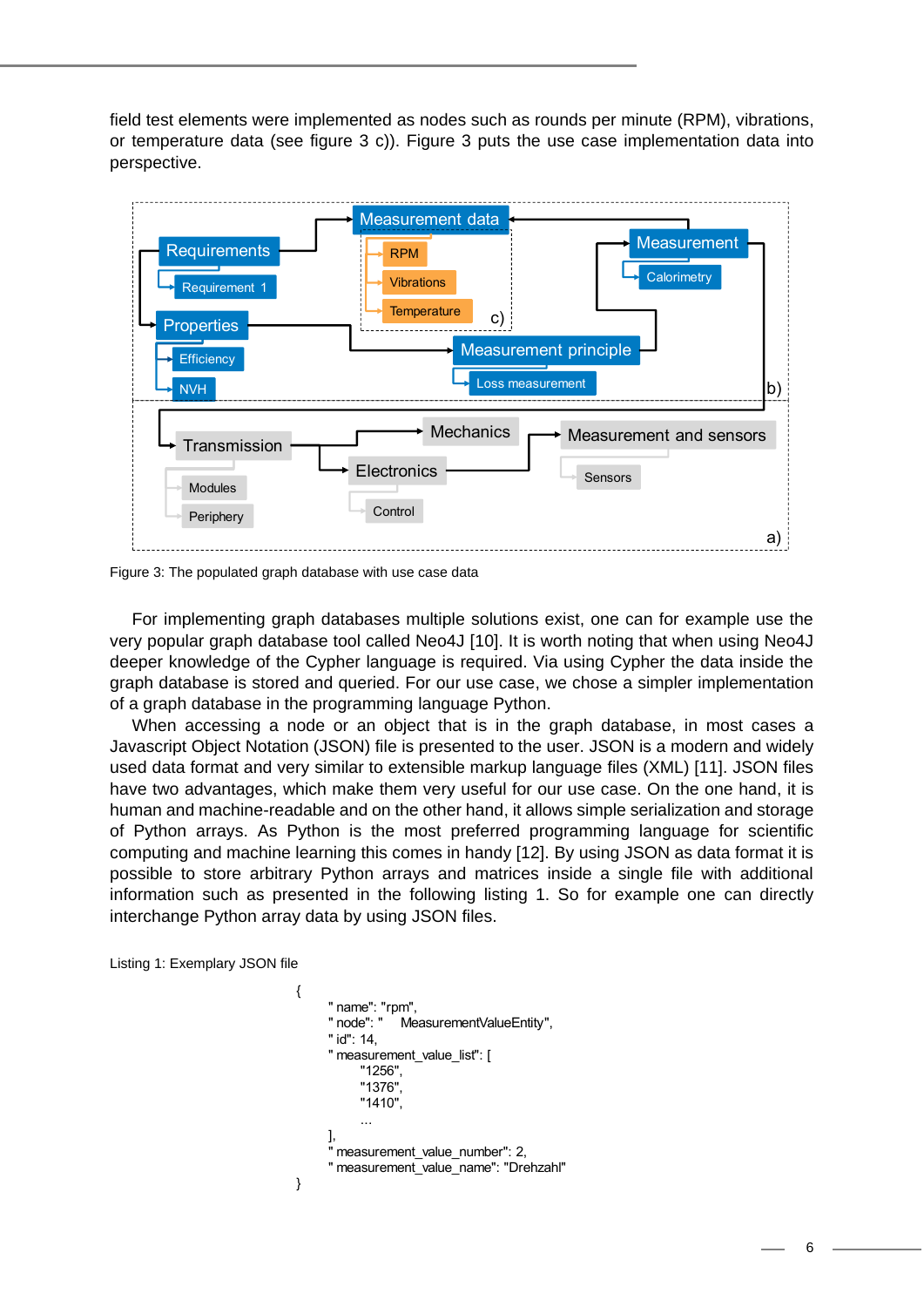Listing 1 also shows the key-value like the structure of the JSON file. One can see that the file is human readable and not in a binary format. For our example use case we want to access the property stored within the key "measurement value list", as these are our exemplary measurement values from the testbed. This needs to be done to predict later product behaviour from the list of measurement values. For the use case, a simple four-step process was implemented in Python using the open-source machine learning library scikit-learn [13]. The process is depicted in the following figure 4.



Figure 4: Exemplary process

Our exemplary process starts with the data extraction from the graph database, in this case, we use simple graph database implementation based on Python. The data extraction happens via Python scripts directly from the graph database. The result of the first step is some sort of JSON file, as the one depicted above in listing 1. The extracted JSON file is then processed in step two, the data preprocessing step, in this step the desired data from keys inside the JSON files are extracted. As stated above we want to extract the array stored inside the key " measurement value list". The array stored inside the key is then converted to the necessary Python representation. So the result for step two is then a Python object or Python array which can be used for model training and evaluation. In step three the array or object is then fed to the model training step. In this step, the models mentioned in section two get trained on the "measurement value list"-Array. For our use case, we used the scikit-learn library to enable model training and later save the trained model to disk and store it inside the graph database again via a Python script. The trained model then gets carried over to step four, in this last step the model is then evaluated according to quality measures. In our case, we mainly used two error measures, the mean absolute error (MAE) and the mean squared error (MSE). What the Machine Learning model is then able to predict is for example resulting RPMs on the testbed during a test run. The whole data flow inside our exemplary process steps is depicted in figure 5.



Figure 5: Data flow inside the exemplary process steps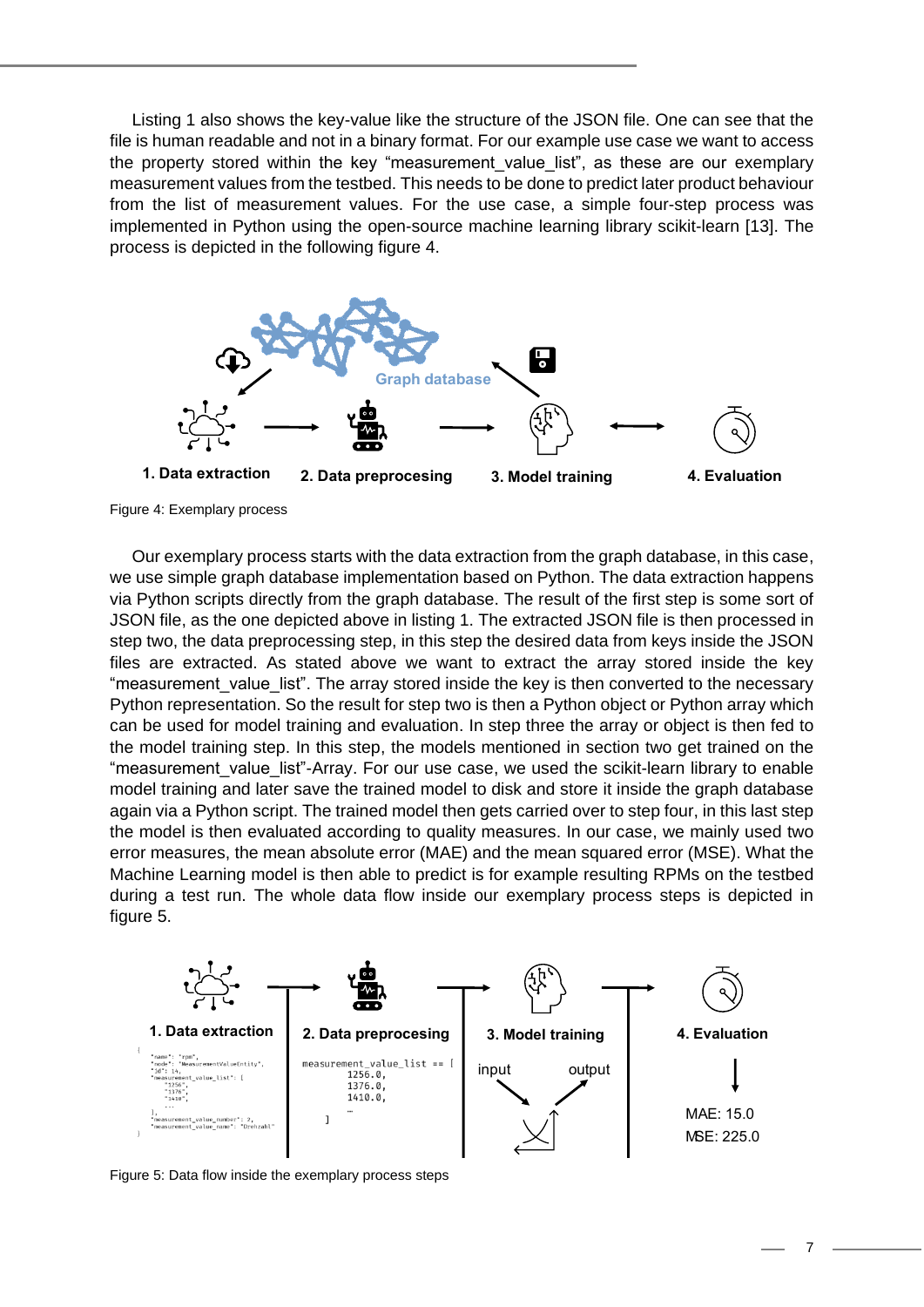This is only the first step for the application of Machine Learning, as we want to extend the prediction not only on testbed or field test data, but we also want to try to predict the field behaviour of our exemplary product based on the testbed behaviour. For this case, we want to access knowledge elements as well as field test elements from our graph database. This is exemplified by the model (M) inside figure 2. For this case, the data extraction needs to be extended to implement a two-way approach. One way is the extraction of knowledge elements and data from the testbed, the second way being the extraction of field data from field test elements inside the graph database.

#### **5. Results and Discussion**

For the use case in the test stand, system elements of the respective testbed were identified as possible data sources; these are primarily the physical elements of each testbed. In addition, knowledge elements were identified that can be added to the system elements. These can be, for example, testbed data. Field test elements complete the trio considered. These can contain, for example, field test data. Later, an integration of Internet-of-Things data sources is also conceivable for this [9]. It was stated that a human and machine-readable format such as JSON is used to store arbitrary data inside the graph database, as it is the basic format for the data inside most graph databases. The graph databases can then be accessed from the exemplary process and the data stored inside can be used to train ML models, which can predict field test or testbed behaviour, such as resulting RPMs. Using error measures such as MAE or RMSE can then support model quality analysis.

The article uses this implementation to describe the procedure and the connection to a datadriven method. In addition, the semantic linking of data within the graph database maps the relationships and links between the individual elements contained [14]. For product development, the uniform data model, and the access to all available data result in early optimisation potentials. In this way, the first step towards a possible "Design for Data-driven Methods" approach can also be recognised, to use all data at an early stage in the development of new products and, for example, to draw on them for the prediction of the resulting product behaviour.

So to answer the question stated in section 2: "How can existing data sources be structured to provide data for the prediction of product behaviour so that these are made available to product development for the prediction of subsequent product behaviour?" the data sources can be accessed via the graph database which holds the necessary data from the different sources and by using the exemplary use case process we can use the data to build and train models to predict product behaviour and more.

One main discussion point of the presented solution is the need for the implementation of the graph database. Small and medium-sized enterprises (SMEs) often lack the manpower to focus on data-driven methods and solutions using them to improve their products. If SMEs want to focus on this area sufficient manpower needs to be established on the other hand product data management systems (PDM) can be implemented in the enterprise via the help of engineering service providers. PDM systems can be a first step towards implementing datadriven methods, as they store product data and can be accessed from tailored applications inside the enterprise.

The second point is data acquisition and availability, to dive into data-driven methods there simply needs to be data. This is one major concern for every enterprise thinking about datadriven methods. As the presented data model is flexible to storing datasets and streaming data from IoT solutions this can be one viable strategy. Implementing IoT sensors and measurements to track the field test data and testbeds in the specific SME. To extend this idea even further there is a possible approach to exploit use phase data with the help of graph databases [15].

8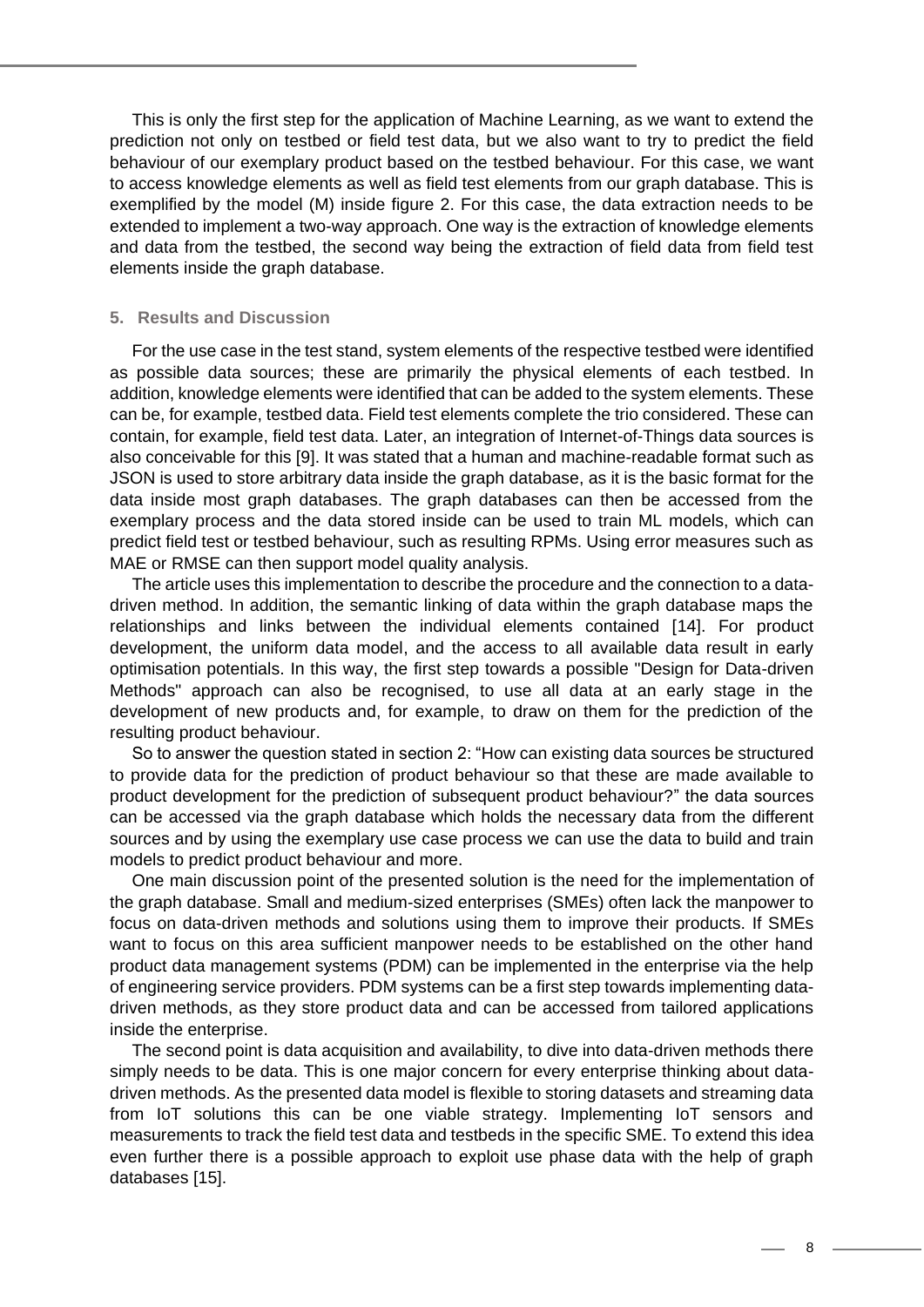On the implementation side, one might ask, why we need graph databases for this data model. It is precisely because of the strong heterogeneity that the approaches from the field of relational databases are rather unsuitable for later use in data-driven methods. Mostly because of the law of homogeneity and the strict laws and semantical overdescription RDBMS are not feasible for this use case.

#### **6. Outlook**

To further extend the concept and ideas presented in this contribution we want to focus on three main areas in the future. On the data side, we want to extend the basic models with more use case data and objects, to store more information inside the presented graph database. On the methods side, we want to focus on adding more data-driven methods to the possible use cases, such as unsupervised learning tasks and more supervised learning models. The third area of focus is the potential use cases for data-driven methods along the product development process. In this contribution we only showed one very basic approach to implementing and training a ML model for prediction, this needs to be extended.

On the organisational side, the presented methods need to be put together to give especially SMEs a valuable starting point for their dive into data-driven methods and solutions for their ML problems. This should remove barriers to entry for the SMEs, however, the necessary manpower needs to be distributed for the application of data-driven methods.

#### **Acknowledgements**

This research work is part of "FORCuDE@BEV - Bavarian research association for customized digital engineering for bavarian SME's" and is funded by the "Bayerische Forschungsstiftung (BFS)". The authors are responsible for the content of this publication. Special thanks are directed to the Bayerische Forschungsstiftung (BFS) for financial support of the whole research project. Furthermore, N. Sprogies from FZG at TUM Munich, Germany is thanked for the fruitful discussions and input about testbeds and their specific requirements.